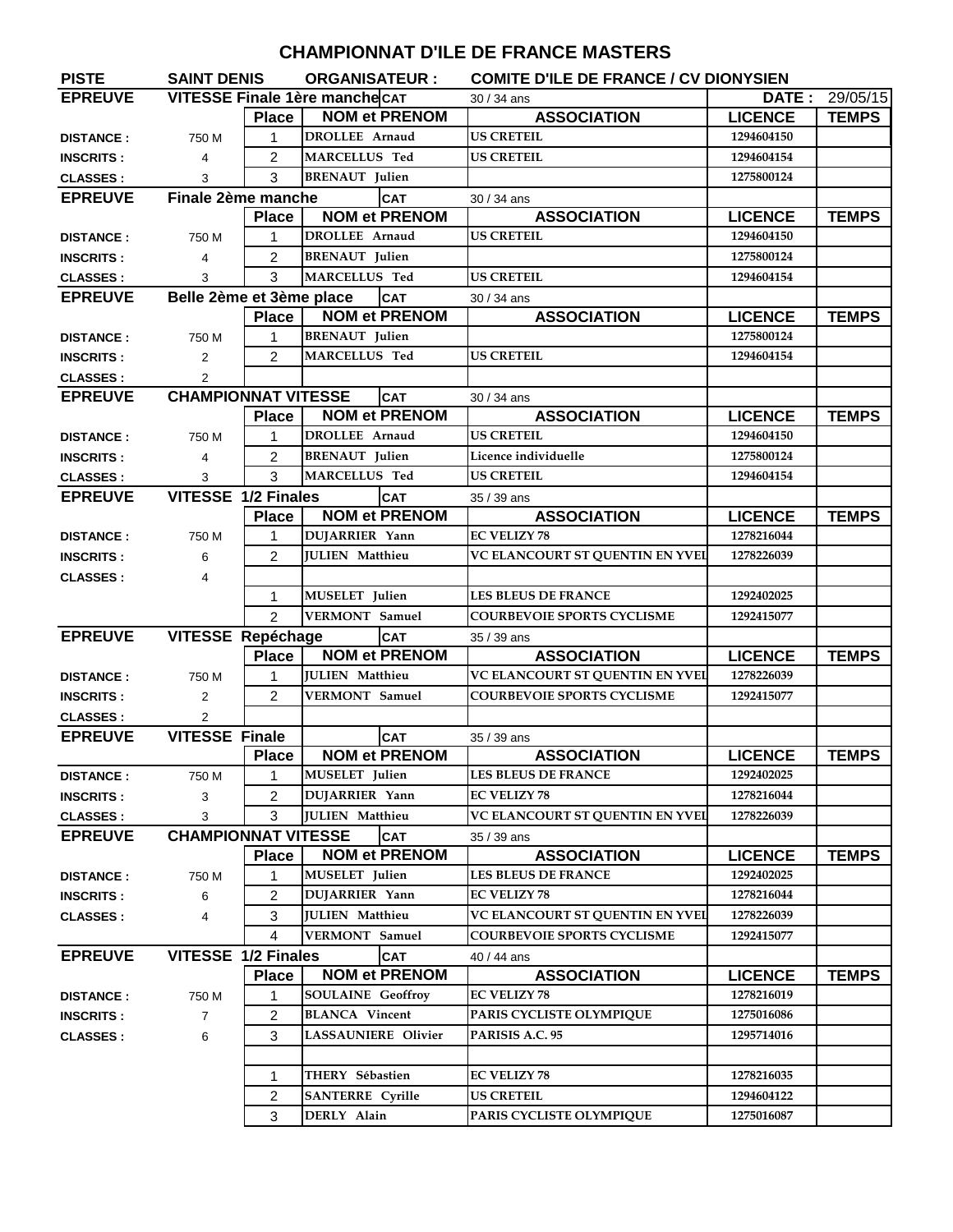| <b>EPREUVE</b>   |                                | <b>VITESSE Repéchage</b> |                            | <b>CAT</b>           | 40 / 44 ans                   |                |              |
|------------------|--------------------------------|--------------------------|----------------------------|----------------------|-------------------------------|----------------|--------------|
|                  |                                | <b>Place</b>             |                            | <b>NOM et PRENOM</b> | <b>ASSOCIATION</b>            | <b>LICENCE</b> | <b>TEMPS</b> |
| <b>DISTANCE:</b> | 750 M                          | 1                        | <b>BLANCA</b> Vincent      |                      | PARIS CYCLISTE OLYMPIQUE      | 1275016086     |              |
| <b>INSCRITS:</b> | 4                              | $\overline{2}$           | <b>LASSAUNIERE Olivier</b> |                      | PARISIS A.C. 95               | 1295714016     |              |
| <b>CLASSES:</b>  | $\overline{4}$                 | 3                        | DERLY Alain                |                      | PARIS CYCLISTE OLYMPIQUE      | 1275016087     |              |
|                  |                                | 4                        | <b>SANTERRE</b> Cyrille    |                      | <b>US CRETEIL</b>             | 1294604122     |              |
| <b>EPREUVE</b>   | <b>VITESSE Finale</b>          |                          | <b>CAT</b>                 |                      | 40 / 44 ans                   |                |              |
|                  |                                | <b>Place</b>             |                            | <b>NOM et PRENOM</b> | <b>ASSOCIATION</b>            | <b>LICENCE</b> | <b>TEMPS</b> |
| <b>DISTANCE:</b> | 750 M                          | 1                        | THERY Sébastien            |                      | <b>EC VELIZY 78</b>           | 1278216035     |              |
| <b>INSCRITS:</b> | 3                              | $\overline{2}$           | <b>SOULAINE</b> Geoffroy   |                      | <b>EC VELIZY 78</b>           | 1278216019     |              |
| <b>CLASSES:</b>  | 3                              | 3                        | <b>BLANCA</b> Vincent      |                      | PARIS CYCLISTE OLYMPIQUE      | 1275016086     |              |
| <b>EPREUVE</b>   | <b>CHAMPIONNAT VITESSE</b>     |                          |                            | <b>CAT</b>           | 40 / 44 ans                   |                |              |
|                  |                                | <b>Place</b>             |                            | <b>NOM et PRENOM</b> | <b>ASSOCIATION</b>            | <b>LICENCE</b> | <b>TEMPS</b> |
| <b>DISTANCE:</b> | 750 M                          | 1                        | THERY Sébastien            |                      | <b>EC VELIZY 78</b>           | 1278216035     |              |
| <b>INSCRITS:</b> | $\overline{7}$                 | 2                        | <b>SOULAINE</b> Geoffroy   |                      | <b>EC VELIZY 78</b>           | 1278216019     |              |
| <b>CLASSES:</b>  | 6                              | 3                        | <b>BLANCA</b> Vincent      |                      | PARIS CYCLISTE OLYMPIQUE      | 1275016086     |              |
|                  |                                | 4                        | <b>LASSAUNIERE Olivier</b> |                      | PARISIS A.C. 95               | 1295714016     |              |
|                  |                                | 5                        | DERLY Alain                |                      | PARIS CYCLISTE OLYMPIQUE      | 1275016087     |              |
|                  |                                | 6                        | <b>SANTERRE</b> Cyrille    |                      | <b>US CRETEIL</b>             | 1294604122     |              |
| <b>EPREUVE</b>   | VITESSE Finale 1ère manche CAT |                          |                            |                      | 45 / 49 ans                   |                |              |
|                  |                                | <b>Place</b>             |                            | <b>NOM et PRENOM</b> | <b>ASSOCIATION</b>            | <b>LICENCE</b> | <b>TEMPS</b> |
| <b>DISTANCE:</b> | 750 M                          | 1                        | DA CRUZ Aderito            |                      | <b>CSM VILLENEUVE GARENNE</b> | 1292420108     |              |
| <b>INSCRITS:</b> | 3                              | $\overline{2}$           | <b>MARTIGNOLE Eric</b>     |                      | PARIS CYCLISTE OLYMPIQUE      | 1275016064     |              |
| <b>CLASSES:</b>  | 2                              |                          |                            |                      |                               |                |              |
| <b>EPREUVE</b>   | Finale 2ème manche             |                          |                            | <b>CAT</b>           | 45 / 49 ans                   |                |              |
|                  |                                | <b>Place</b>             |                            | <b>NOM et PRENOM</b> | <b>ASSOCIATION</b>            | <b>LICENCE</b> | <b>TEMPS</b> |
| <b>DISTANCE:</b> | 750 M                          | $\mathbf{1}$             | <b>DA CRUZ Aderito</b>     |                      | <b>CSM VILLENEUVE GARENNE</b> | 1292420108     |              |
| <b>INSCRITS:</b> | 3                              | $\overline{2}$           | <b>MARTIGNOLE Eric</b>     |                      | PARIS CYCLISTE OLYMPIQUE      | 1275016064     |              |
| <b>CLASSES:</b>  | $\overline{2}$                 |                          |                            |                      |                               |                |              |
| <b>EPREUVE</b>   | <b>CHAMPIONNAT VITESSE</b>     |                          |                            | <b>CAT</b>           | 45 / 49 ans                   |                |              |
|                  |                                | <b>Place</b>             |                            | <b>NOM et PRENOM</b> | <b>ASSOCIATION</b>            | <b>LICENCE</b> | <b>TEMPS</b> |
| <b>DISTANCE:</b> | 750 M                          | 1                        | DA CRUZ Aderito            |                      | <b>CSM VILLENEUVE GARENNE</b> | 1292420108     |              |
| <b>INSCRITS:</b> | 3                              | $\overline{2}$           | <b>MARTIGNOLE Eric</b>     |                      | PARIS CYCLISTE OLYMPIQUE      | 1275016064     |              |
| <b>CLASSES:</b>  | $\overline{c}$                 |                          |                            |                      |                               |                |              |
| <b>EPREUVE</b>   | VITESSE Finale 1ère manche CAT |                          |                            |                      | 50 / 54 ans                   |                |              |
|                  |                                | <b>Place</b>             |                            | <b>NOM et PRENOM</b> | <b>ASSOCIATION</b>            | <b>LICENCE</b> | <b>TEMPS</b> |
| <b>DISTANCE:</b> | 750 M                          | 1                        | MANSIO Guy                 |                      | <b>US CRETEIL</b>             | 1294604126     |              |
| <b>INSCRITS:</b> | 3                              | $\overline{2}$           | <b>LIGER</b> Laurent       |                      | <b>ES STAINS</b>              | 1293533010     |              |
| <b>CLASSES:</b>  | 3                              | 3                        | <b>BARREAU Michel</b>      |                      | <b>EC VELIZY 78</b>           | 1278216002     |              |
| <b>EPREUVE</b>   | Finale 2ème manche             |                          |                            | <b>CAT</b>           | 50 / 54 ans                   |                |              |
|                  |                                | <b>Place</b>             |                            | <b>NOM et PRENOM</b> | <b>ASSOCIATION</b>            | <b>LICENCE</b> | <b>TEMPS</b> |
| <b>DISTANCE:</b> | 750 M                          | 1                        | MANSIO Guy                 |                      | <b>US CRETEIL</b>             | 1294604126     |              |
| <b>INSCRITS:</b> | 3                              | $\overline{2}$           | <b>LIGER</b> Laurent       |                      | <b>ES STAINS</b>              | 1293533010     |              |
| <b>CLASSES:</b>  | 3                              | 3                        | <b>BARREAU Michel</b>      |                      | <b>EC VELIZY 78</b>           | 1278216002     |              |
| <b>EPREUVE</b>   | <b>CHAMPIONNAT VITESSE</b>     |                          |                            | <b>CAT</b>           | 50 / 54 ans                   |                |              |
|                  |                                | <b>Place</b>             |                            | <b>NOM et PRENOM</b> | <b>ASSOCIATION</b>            | <b>LICENCE</b> | <b>TEMPS</b> |
| <b>DISTANCE:</b> | 750 M                          | 1                        | MANSIO Guy                 |                      | <b>US CRETEIL</b>             | 1294604126     |              |
| <b>INSCRITS:</b> | 3                              | $\overline{2}$           | <b>LIGER</b> Laurent       |                      | <b>ES STAINS</b>              | 1293533010     |              |
| <b>CLASSES:</b>  | 3                              | 3                        | <b>BARREAU Michel</b>      |                      | <b>EC VELIZY 78</b>           | 1278216002     |              |
| <b>EPREUVE</b>   | <b>VITESSE 1/2 Finales</b>     |                          |                            | <b>CAT</b>           | 55 / 59 ans                   |                |              |
|                  |                                | <b>Place</b>             |                            | <b>NOM et PRENOM</b> | <b>ASSOCIATION</b>            | <b>LICENCE</b> | <b>TEMPS</b> |
| <b>DISTANCE:</b> | 750 M                          | 1                        | <b>MOREL Eric</b>          |                      | VC FONTAINEBLEAU AVON         | 1277113059     |              |
| <b>INSCRITS:</b> | 5                              | $\overline{2}$           | PARISOT Jean Pierre        |                      | <b>AC POMMEUSE BOISSY</b>     | 1277130039     |              |
| <b>CLASSES:</b>  | 4                              |                          |                            |                      |                               |                |              |
|                  |                                | 1                        | SIOUL Dominique            |                      | <b>US CRETEIL</b>             | 1294604287     |              |
|                  |                                | $\overline{2}$           | MICHAELI André             |                      | <b>AV THIAIS</b>              | 1294627041     |              |
|                  |                                |                          |                            |                      |                               |                |              |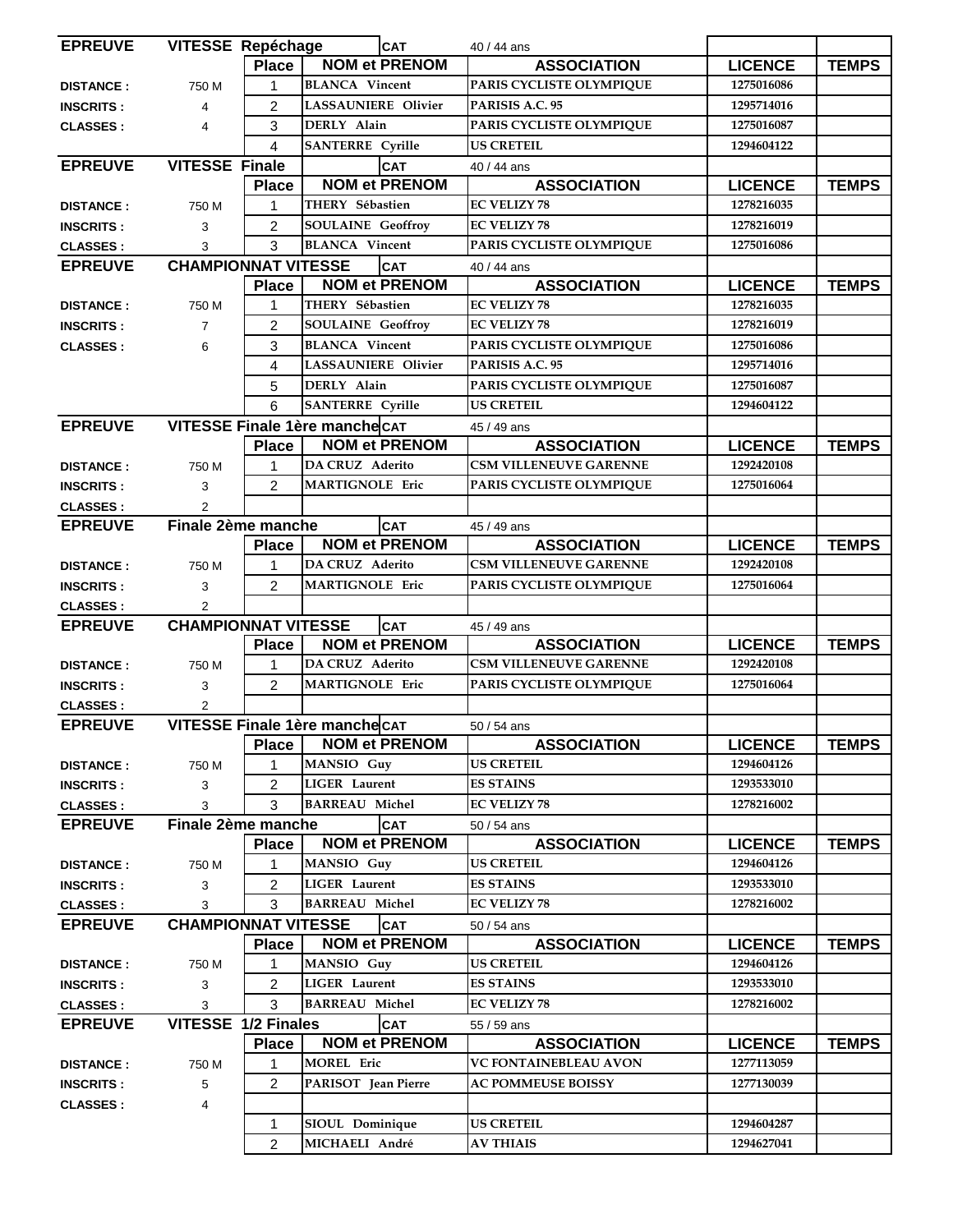| <b>EPREUVE</b>   |                                | <b>VITESSE Repéchage</b> |                           | <b>CAT</b>            | 55 / 59 ans                       |                |              |
|------------------|--------------------------------|--------------------------|---------------------------|-----------------------|-----------------------------------|----------------|--------------|
|                  |                                | <b>Place</b>             |                           | <b>NOM et PRENOM</b>  | <b>ASSOCIATION</b>                | <b>LICENCE</b> | <b>TEMPS</b> |
| <b>DISTANCE:</b> | 750 M                          | 1                        | PARISOT Jean Pierre       |                       | <b>AC POMMEUSE BOISSY</b>         | 1277130039     |              |
| <b>INSCRITS:</b> | $\overline{2}$                 | $\overline{2}$           | MICHAELI André            |                       | <b>AV THIAIS</b>                  | 1294627041     |              |
| <b>CLASSES:</b>  | $\overline{2}$                 |                          |                           |                       |                                   |                |              |
| <b>EPREUVE</b>   | <b>VITESSE Finale</b>          |                          |                           | <b>CAT</b>            | 55 / 59 ans                       |                |              |
|                  |                                | <b>Place</b>             |                           | <b>NOM et PRENOM</b>  | <b>ASSOCIATION</b>                | <b>LICENCE</b> | <b>TEMPS</b> |
| <b>DISTANCE:</b> | 750 M                          | 1                        | SIOUL Dominique           |                       | <b>US CRETEIL</b>                 | 1294604287     |              |
| <b>INSCRITS:</b> | 3                              | $\overline{2}$           | <b>MOREL Eric</b>         |                       | VC FONTAINEBLEAU AVON             | 1277113059     |              |
| <b>CLASSES:</b>  | 3                              | 3                        | PARISOT Jean Pierre       |                       | <b>AC POMMEUSE BOISSY</b>         | 1277130039     |              |
| <b>EPREUVE</b>   | <b>CHAMPIONNAT VITESSE</b>     |                          |                           | <b>CAT</b>            | 55 / 59 ans                       |                |              |
|                  |                                | <b>Place</b>             |                           | <b>NOM et PRENOM</b>  | <b>ASSOCIATION</b>                | <b>LICENCE</b> | <b>TEMPS</b> |
| <b>DISTANCE:</b> | 750 M                          | $\mathbf{1}$             | SIOUL Dominique           |                       | <b>US CRETEIL</b>                 | 1294604287     |              |
| <b>INSCRITS:</b> | 4                              | $\overline{2}$           | <b>MOREL Eric</b>         |                       | VC FONTAINEBLEAU AVON             | 1277113059     |              |
| <b>CLASSES:</b>  | $\overline{4}$                 | 3                        | PARISOT Jean Pierre       |                       | <b>AC POMMEUSE BOISSY</b>         | 1277130039     |              |
|                  |                                | $\overline{4}$           | MICHAELI André            |                       | <b>AV THIAIS</b>                  | 1294627041     |              |
| <b>EPREUVE</b>   | VITESSE Finale 1ère manche CAT |                          |                           |                       | $60/64$ ans                       |                |              |
|                  |                                | <b>Place</b>             |                           | <b>NOM et PRENOM</b>  | <b>ASSOCIATION</b>                | <b>LICENCE</b> | <b>TEMPS</b> |
| <b>DISTANCE:</b> | 750 M                          | 1                        | MUSELET Christian         |                       | <b>COURBEVOIE SPORTS CYCLISME</b> | 1292415009     |              |
| <b>INSCRITS:</b> | 3                              | $\overline{2}$           |                           | RICHEFORT Jean Michel | <b>EC VELIZY 78</b>               | 1278216023     |              |
| <b>CLASSES:</b>  | 3                              | 3                        | <b>COLLET</b> Jean Michel |                       | <b>VC VETERANS PARISIENS</b>      | 1294610074     |              |
| <b>EPREUVE</b>   | Finale 2ème manche             |                          |                           | CAT                   | $60/64$ ans                       |                |              |
|                  |                                | <b>Place</b>             |                           | <b>NOM et PRENOM</b>  | <b>ASSOCIATION</b>                | <b>LICENCE</b> | <b>TEMPS</b> |
| <b>DISTANCE:</b> | 750 M                          | $\mathbf{1}$             | MUSELET Christian         |                       | <b>COURBEVOIE SPORTS CYCLISME</b> | 1292415009     |              |
| <b>INSCRITS:</b> | 3                              | $\overline{c}$           |                           | RICHEFORT Jean Michel | <b>EC VELIZY 78</b>               | 1278216023     |              |
| <b>CLASSES:</b>  | 3                              | 3                        | <b>COLLET</b> Jean Michel |                       | <b>VC VETERANS PARISIENS</b>      | 1294610074     |              |
| <b>EPREUVE</b>   | <b>CHAMPIONNAT VITESSE</b>     |                          |                           | CAT                   | $60/64$ ans                       |                |              |
|                  |                                | <b>Place</b>             |                           | <b>NOM et PRENOM</b>  | <b>ASSOCIATION</b>                | <b>LICENCE</b> | <b>TEMPS</b> |
| <b>DISTANCE:</b> | 750 M                          | 1                        | MUSELET Christian         |                       | <b>COURBEVOIE SPORTS CYCLISME</b> | 1292415009     |              |
| <b>INSCRITS:</b> | 3                              | $\overline{c}$           |                           | RICHEFORT Jean Michel | <b>EC VELIZY 78</b>               | 1278216023     |              |
| <b>CLASSES:</b>  | 3                              | 3                        | <b>COLLET</b> Jean Michel |                       | <b>VC VETERANS PARISIENS</b>      | 1294610074     |              |
| <b>EPREUVE</b>   | VITESSE 1/2 Finales            |                          |                           |                       | 70 ans $et +$                     |                |              |
|                  |                                | <b>Place</b>             |                           | <b>NOM et PRENOM</b>  | <b>ASSOCIATION</b>                | <b>LICENCE</b> | <b>TEMPS</b> |
| <b>DISTANCE:</b> | 750 M                          | $\mathbf{1}$             | <b>LANGLOIS Roger</b>     |                       | <b>CSM CLAMART</b>                | 1292411035     |              |
| <b>INSCRITS:</b> |                                | $\overline{2}$           | <b>BEAUFILS</b> André     |                       | <b>AV THIAIS</b>                  | 1294627010     |              |
| <b>CLASSES:</b>  | 5                              |                          |                           |                       |                                   |                |              |
|                  |                                | 1                        | <b>MERIADEC Albert</b>    |                       | <b>CSM CLAMART</b>                | 1292411051     |              |
|                  |                                | $\overline{2}$           | NICOLOSI Joseph           |                       | <b>VC BROU</b>                    | 1277140023     |              |
|                  |                                | 3                        | PELLE Raymond             |                       | <b>VC VETERANS PARISIENS</b>      | 1294610029     |              |
| <b>EPREUVE</b>   | <b>VITESSE Repéchage</b>       |                          |                           | <b>CAT</b>            | 70 ans $et +$                     |                |              |
|                  |                                | <b>Place</b>             |                           | <b>NOM et PRENOM</b>  | <b>ASSOCIATION</b>                | <b>LICENCE</b> | <b>TEMPS</b> |
| <b>DISTANCE:</b> | 750 M                          | 1                        | NICOLOSI Joseph           |                       | <b>VC BROU</b>                    | 1277140023     |              |
| <b>INSCRITS:</b> | 3                              | $\overline{2}$           | <b>BEAUFILS André</b>     |                       | <b>AV THIAIS</b>                  | 1294627010     |              |
| <b>CLASSES:</b>  | 3                              | 3                        | PELLE Raymond             |                       | <b>VC VETERANS PARISIENS</b>      | 1294610029     |              |
| <b>EPREUVE</b>   | <b>VITESSE Finale</b>          |                          |                           | <b>CAT</b>            | 70 ans $et +$                     |                |              |
|                  |                                | <b>Place</b>             |                           | <b>NOM et PRENOM</b>  | <b>ASSOCIATION</b>                | <b>LICENCE</b> | <b>TEMPS</b> |
| <b>DISTANCE:</b> | 750 M                          |                          | <b>MERIADEC Albert</b>    |                       | <b>CSM CLAMART</b>                | 1292411051     |              |
| <b>INSCRITS:</b> | 3                              | $\overline{2}$           | <b>LANGLOIS Roger</b>     |                       | <b>CSM CLAMART</b>                | 1292411035     |              |
| <b>CLASSES:</b>  | 3                              | 3                        | NICOLOSI Joseph           |                       | <b>VC BROU</b>                    | 1277140023     |              |
| <b>EPREUVE</b>   | <b>CHAMPIONNAT VITESSE</b>     |                          |                           | <b>CAT</b>            | 70 ans $et +$                     |                |              |
|                  |                                | <b>Place</b>             |                           | <b>NOM et PRENOM</b>  | <b>ASSOCIATION</b>                | <b>LICENCE</b> | <b>TEMPS</b> |
| <b>DISTANCE:</b> | 750 M                          | 1                        | <b>MERIADEC Albert</b>    |                       | <b>CSM CLAMART</b>                | 1292411051     |              |
| <b>INSCRITS:</b> | 5                              | 2                        | <b>LANGLOIS Roger</b>     |                       | <b>CSM CLAMART</b>                | 1292411035     |              |
| <b>CLASSES:</b>  | 5                              | 3                        | NICOLOSI Joseph           |                       | <b>VC BROU</b>                    | 1277140023     |              |
|                  |                                | 4                        | <b>BEAUFILS André</b>     |                       | <b>AV THIAIS</b>                  | 1294627010     |              |
|                  |                                | 5                        | PELLE Raymond             |                       | <b>VC VETERANS PARISIENS</b>      | 1294610029     |              |
|                  |                                |                          |                           |                       |                                   |                |              |